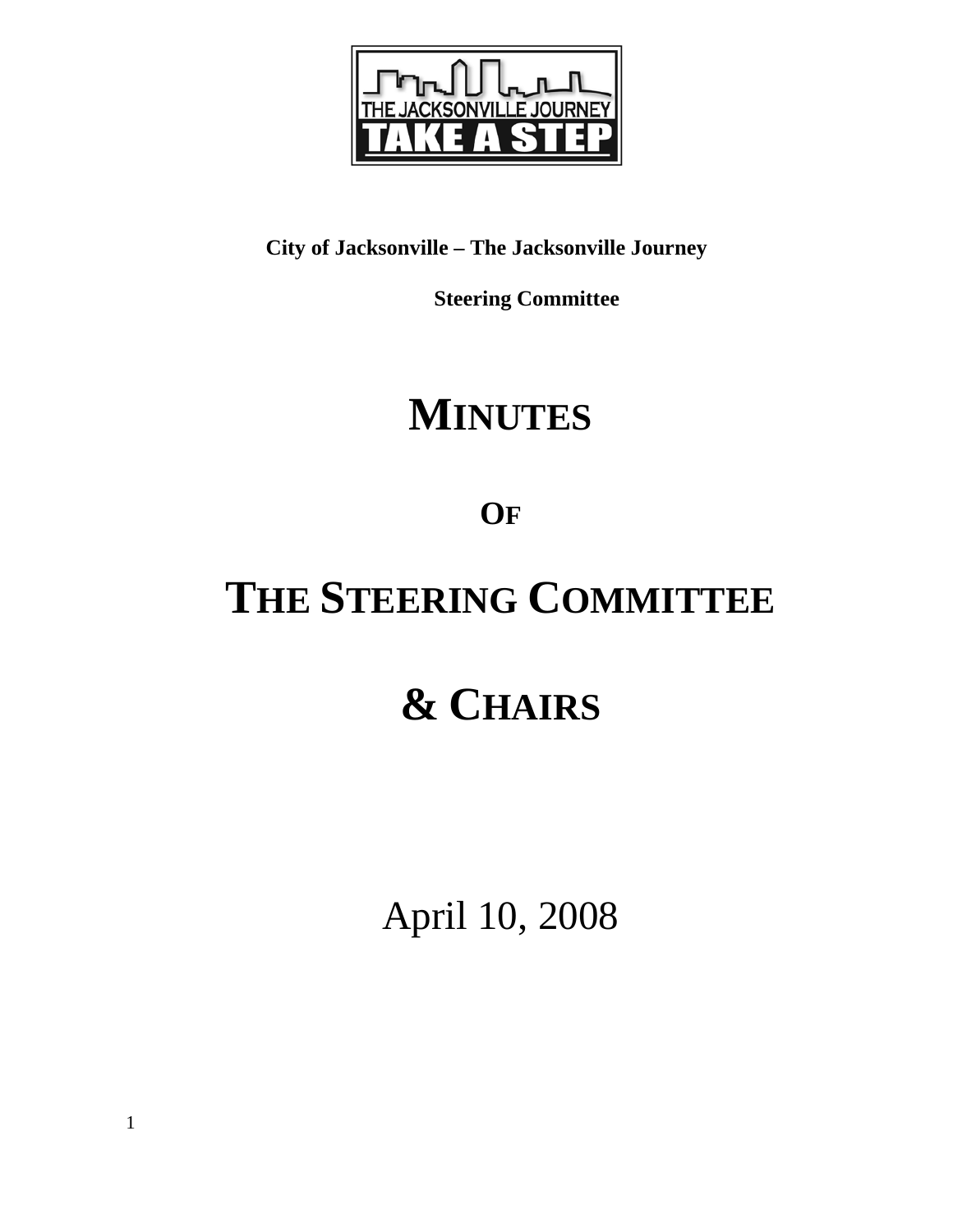### **The Jacksonville Journey – Steering Committee & Committee**

### **Chairs**

#### **April 10, 2008**

#### **1:00 p.m.**

**PROCEEDINGS before the Jacksonville Journey – Steering Committee & Committee Chairs taken on Thursday, April 10, 2008, Edward Ball Building, 8th Floor – 214 N. Hogan Street, Jacksonville, Duval County, Florida commencing at approximately 1:00 p.m.** 

**Steering Committee & Committee Chairs** 

**Betty Holzendorf, Steering Committee Co-Chair John Rood, Steering Committee Co-Chair** 

**Ed Austin, Member Mac Brunson, Member Toni Crawford, Member John Delaney, Member Nat Glover, Member Hugh Greene, Member Steve Halverson, Member Adam Herbert, Member Pete Jackson, Member Rudolph McKissick, Sr., Member Jim McMillan, Member Pam Paul, Member Gertrude Peele, Member Steve Wallace, Member Cleve Warren, Member Wayne Weaver, Member Tony Boselli, Neighborhood Safety & Stability Chair John Coxwell, Intervention & Rehabilitation Chair W. C. Gentry, Education, Truancy, Dropout & Literacy Chair Will Ketchum, Public Relations Chair Audrey McKibbin Moran, Positive Youth Development Chair Paul Perez, Law Enforcement & Deterrence Chair Tom Petway, Funding Chair**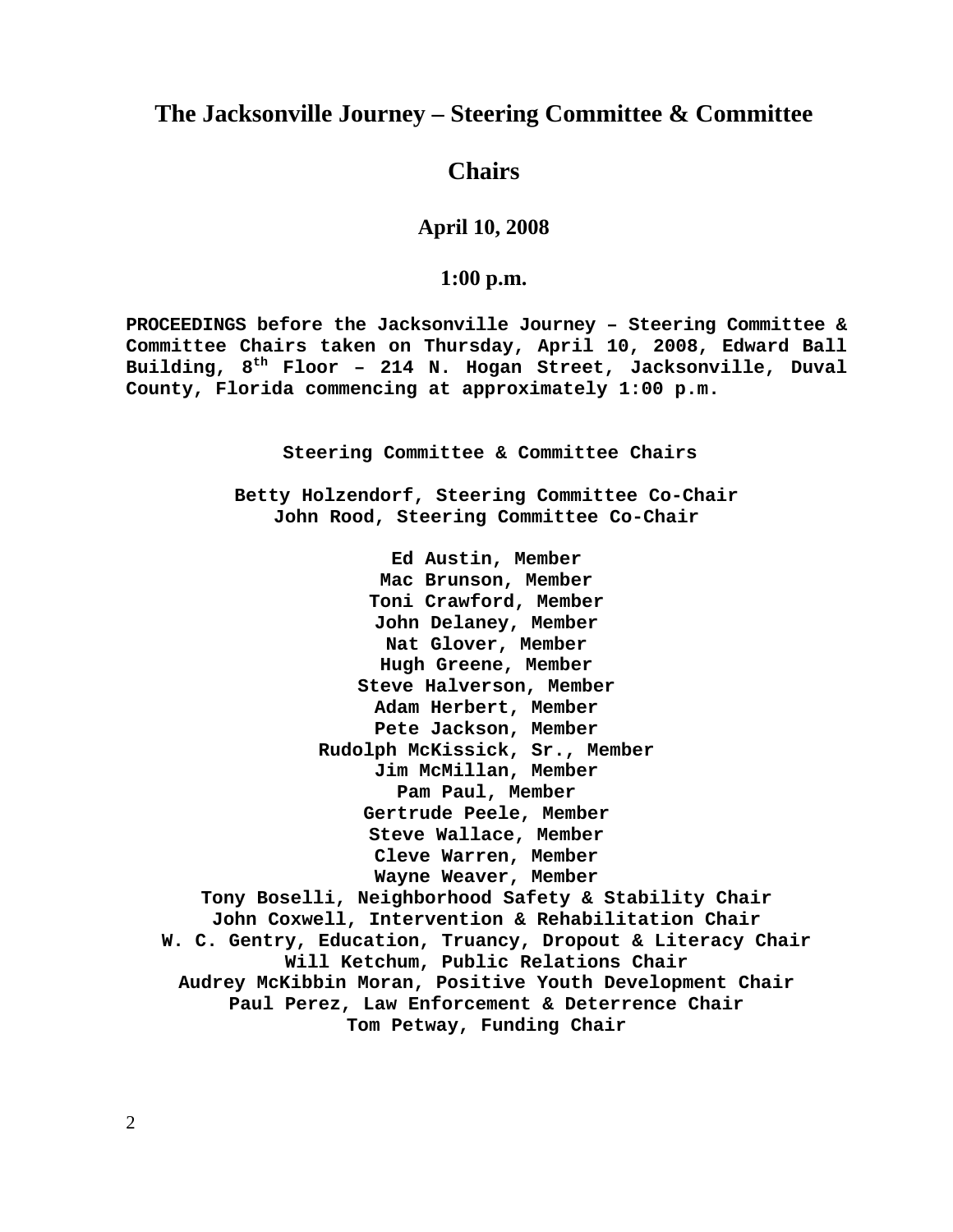### **APPEARANCES**

#### **COMMITTEE MEMBERS:**

**Betty Holzendorf, Co-Chair John Rood, Co-Chair Ed Austin, Member Mac Brunson, Member Toni Crawford, Member John Delaney, Member Nat Glover, Member Hugh Greene, Member Adam Herbert, Member Jim McMillan, Member Pam Paul, Member** 

**Steve Wallace, Member Cleve Warren, Member Wayne Weaver, Member Tony Boselli, Chair John Coxwell, Chair W. C. Gentry, Chair Will Ketchum, Chair Audrey Moran, Chair Paul Perez, Chair Tom Petway, Chair** 

#### **ABSENTEE MEMBERS:**

**Steve Halverson, Member Pete Jackson, Member Rudolph McKissick, Sr., Member Gertrude Peele, Member** 

#### **STAFF:**

| Stephanie Barnett | Linda Lanier    | Cameron Siple  |
|-------------------|-----------------|----------------|
| Kristen Beach     | Susan Pelter    | Misty Skipper  |
| Kandi Beque       | Roslyn Phillips | Kerri Stewart  |
| Renee Brust       | Lynn Rix        | Ginny Walthour |
| Alice Checorski   | Jennifer Savage | Susie Wiles    |

#### **OTHERS PRESENT:**

Frank Brenden Marilyn Fenton-Harmer Jenna Emmons Wyllie Hodges Michael Sharkey Cathy Chadeayne Thomas Neppel John Howard Ed Hearle Grace Swift Ida Bryant Cassandra Bush Nathaniel Toler Larry McClendon

Ed Pratt-Dannals Harlan Stallings Wight Greger James Richardson Don Redmon Matt Galnor Cheryl Runyon Pam Markham George Dandelak Shannon Nazworth Sherry Hall Michael Munz Tiffany Griffith Nikki Cogdell Eugene Monts

Ginny Walthour

Karin Croke Chrisy Murphy Quiounia Williams Derrick Taylor Natasha Bentley Al Chester Cardale Vaughn Gordon Bass, Jr. William McClendon Earl Kitchings Kevin Gay Sherron Watson Angelina Turner Bill Sulzbacher Diane Brunet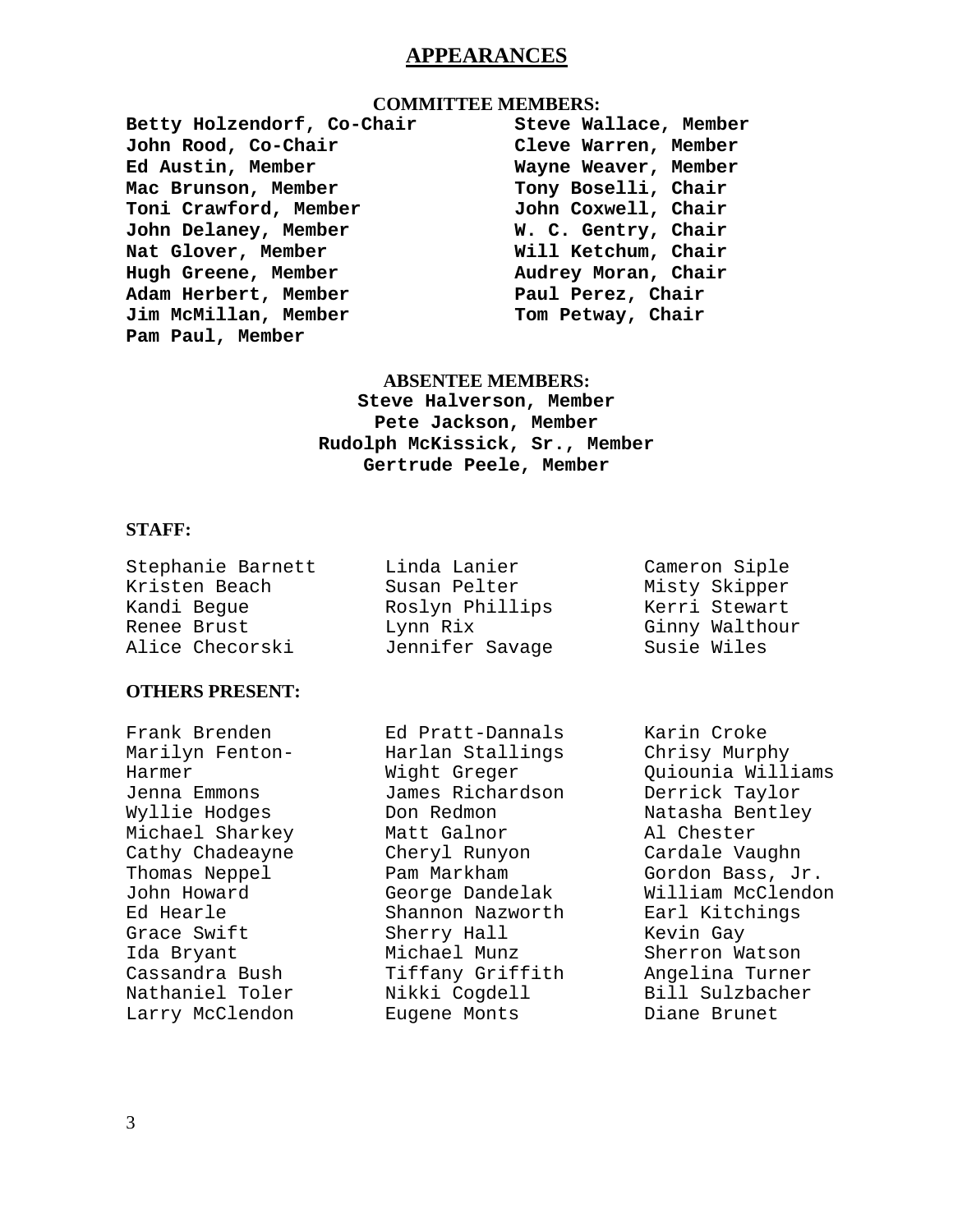#### **PROCEEDINGS**

April 10, 2008

Steering Committee & Committee Chairs 1:00 p.m.

**Call to Order and Comments.** The meeting began at approximately 1:00 p.m.

**Purpose of Meeting.** Discuss the Mayor's crime initiative – The Jacksonville Journey – Take a Step. This meeting was to hear the final recommendations of the Jacksonville Journey Sub-Committees. John Rood, Co-Chair called the meeting to order at 1:05 p.m. Chief Judge Gerald Tjoflat spoke about the positive influence of Boy Scouts on children. He stated that this program transfers values from one generation to the next.

Q: How many troops are in high crime areas in Jacksonville?

A: Mohawk troops are based in apartment complexes.

There will be a round up in August and September in schools.

Next the sub-committees began making their recommendations. All presentations can be found on the website at: http://www.coj.net/Mayor/Jacksonville+Journey/Minutes.htm

Chairwoman Audrey Moran representing Positive Youth Development made the following recommendations:

1.) Recruit and train 1500 new mentors per year.

2.) Provide comprehensive training programs for all individuals working/mentoring youth in both formal and informal capacities. 3.) Expand high-quality after school programs to elementary and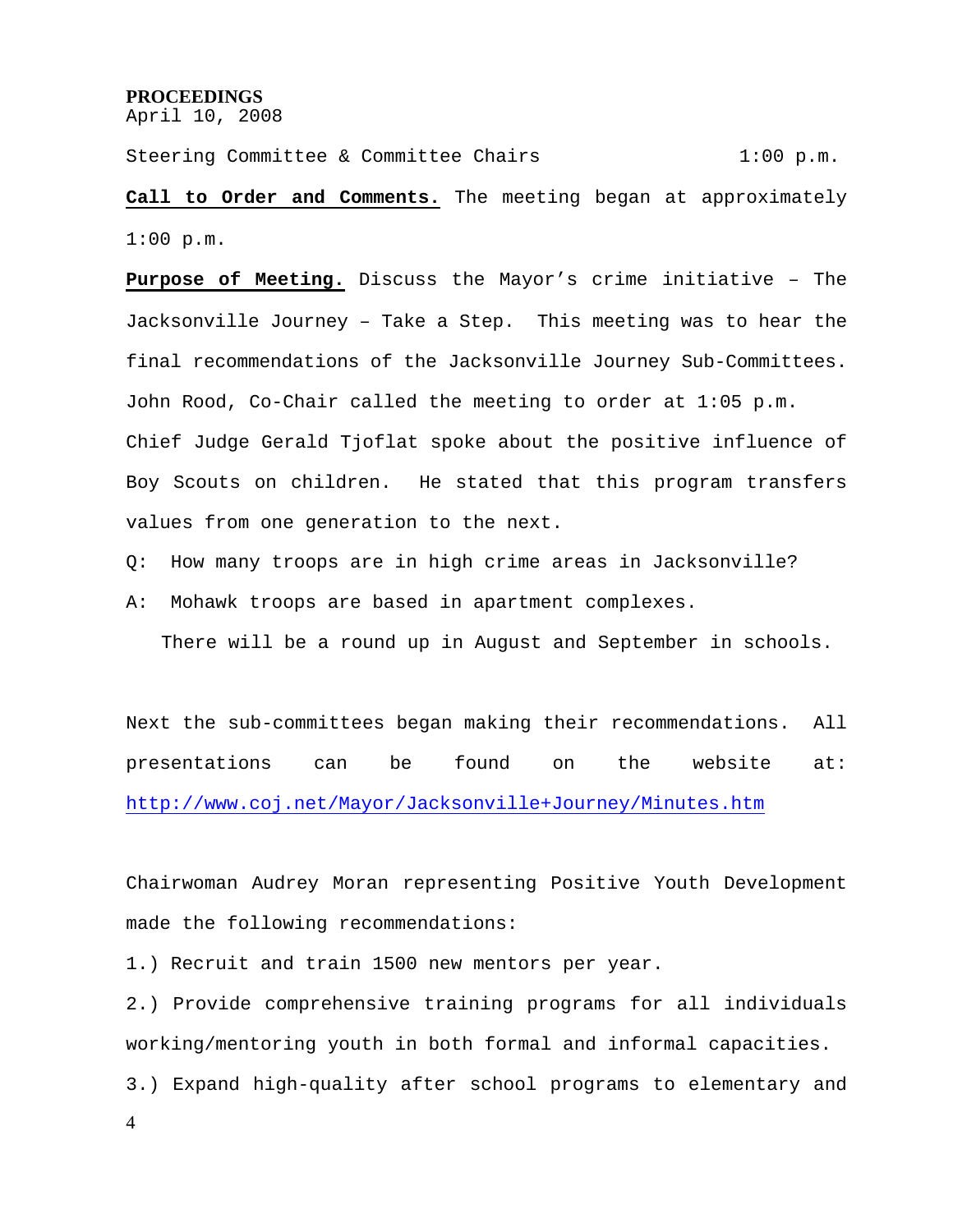middle school children who meet "free and reduced lunch program" qualifications.

4.) Expand high-quality summer camp programs to elementary and middle school children who meet free and reduced lunch program qualifications. Expand from six weeks to eight weeks.

5.) Implement JaxParks Intramural Sports League.

Ms. Pam Paul made a motion to accept these recommendations. Ms. Toni Crawford seconded the motion. The floor was opened for discussion.

Q: Do 16,000 children want a mentor?

A: We have identified 16,000 children at risk. Only 600 children in zone one currently have a mentor.

Q: How can we accomplish this goal?

A: By using a clearing house for all the programs. And the Public Relations piece is critical.

Q: Have you considered teachers as mentors?

A: Training and certification for all those who touch the lives of children, including after school programs, is somewhat mentoring, but one-on-one is best.

The motion was approved unanimously.

Chairman W. C. Gentry presented the following additional recommendations from the Education, Truancy, Dropout & Literacy Sub-Committee:

1.) Create alternative centers for out of school suspension.

2.) Fund a study of out of school suspension and in school suspension in Duval County Public Schools.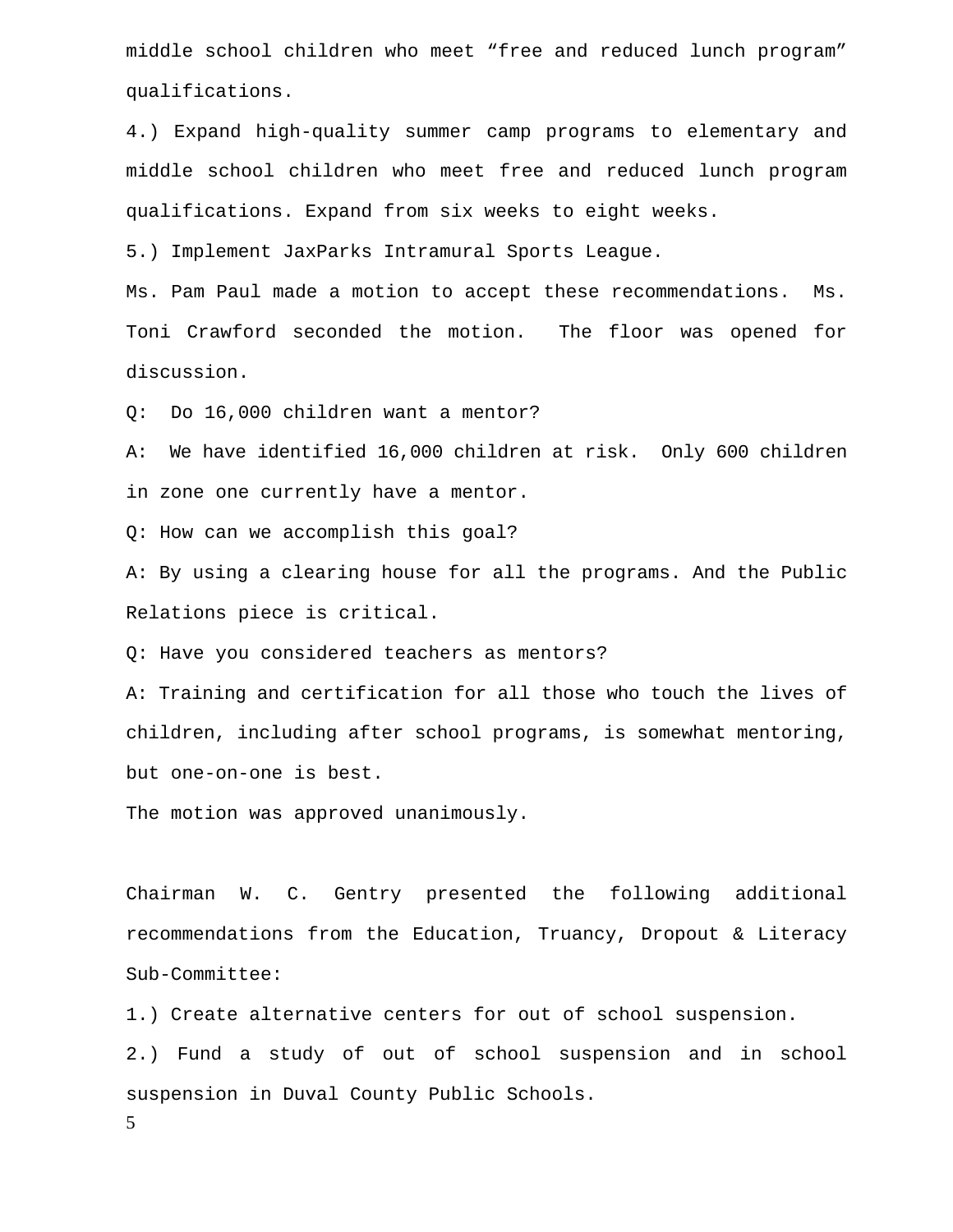Q: What age are the children in out of school suspension? A: Mostly middle school age,  $7<sup>th</sup>$ ,  $8<sup>th</sup>$  and  $9<sup>th</sup>$  graders, with the highest number being 9<sup>th</sup> graders.

Mayor John Delaney made a motion to accept these recommendations. The motion was seconded; however, we are unable to identify who made the motion. The floor was opened for discussion. There was no discussion and the motion was passed unanimously.

Chairman Paul Perez, representing the Law Enforcement and Deterrence Sub-Committee, made the following recommendations:

1.) Add 101 patrol officers, 124 corrections officers and 38 civilian positions to the Jacksonville Sheriff's Office based on the identified needs of the community and the available financial resources.

2.) Recommend judiciary and State Attorney's Office increase use of post-incarceration (probation or community control) for convicted felons in Duval County.

3.) Encourage local judiciary and State Attorney's Office to consider more stringent sentencing policies where police and prosecutors have identified those individuals who pose an ongoing danger or threat to the community.

4.) Encourage judiciary and State Attorney's Office to work with Public Defender's Office to ensure all reasonable actions are taken to facilitate the most expeditious disposition of pending felony cases.

6 5.) Encourage the local judiciary to reconsider adoption of the revised bond schedule for release from jail prior to the first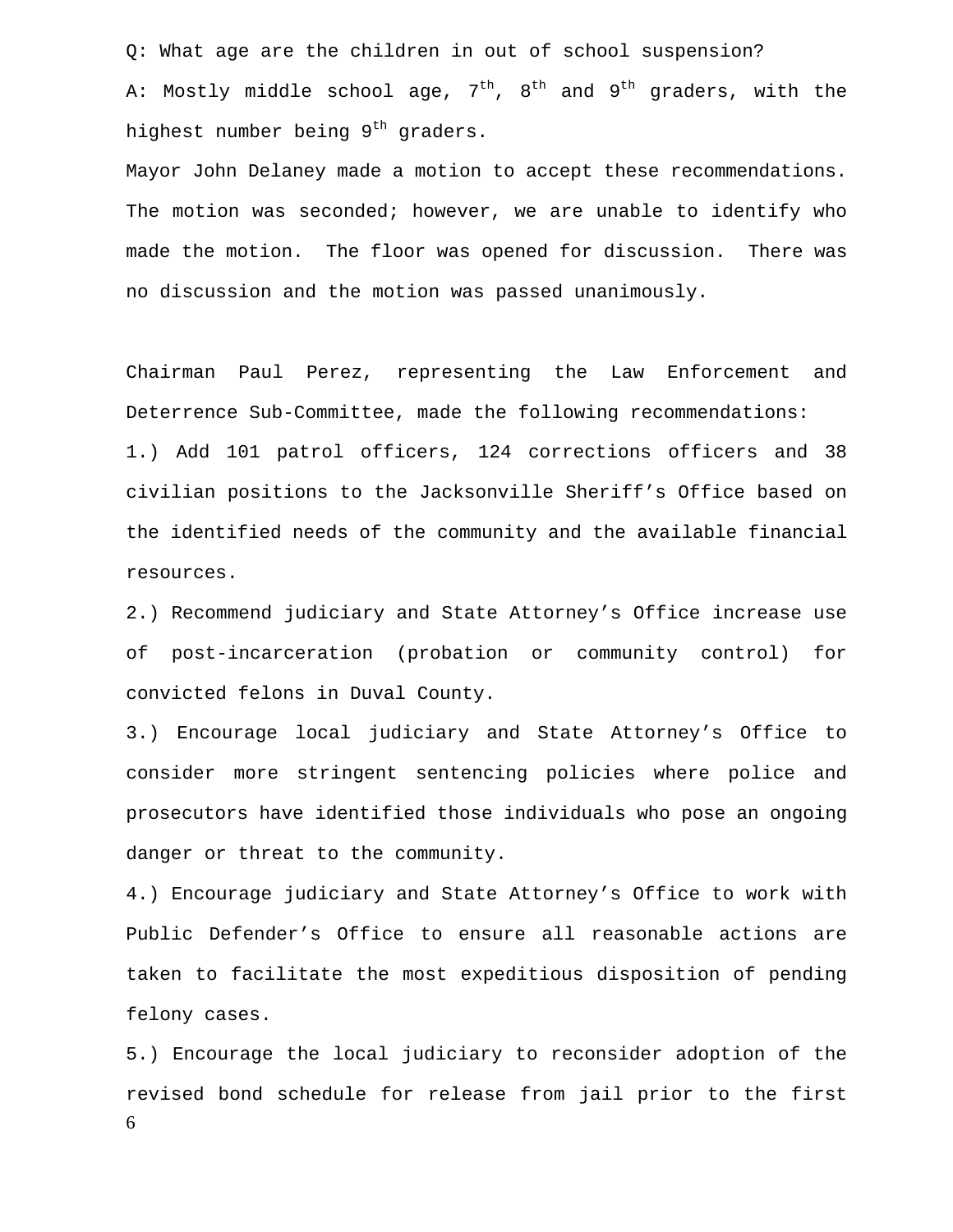appearance that is outlined in the administrative order drafted by the Criminal Justice Coordinating Council and supported by the State Attorney's Office, the Jacksonville Sheriff's Office and the Public Defender.

6.) Duval County School Board and the Jacksonville Sheriff's Office should create a specific Special Events Safety Plan for each school within Duval County. The two organizations must eliminate any obstacles that exist to providing the necessary security and should fully execute the plans once created.

Q: Are you recommending what is necessary for the high crime zones or for the whole city?

A: The whole city. We will let the sheriff deploy them as he sees fit.

Q: This is 101 uniformed officers?

A: Yes.

Q: Crimes are solved by detectives. The matrix recommends more detectives. Do you?

A: We passed on that part of the matrix due to lack of time. We concentrated on preventive measures.

Q: Does JSO still have a lapse percentage in the budget that has to be given back at year end? In other words, will all of these positions be filled or will some have to be left vacant to cover the lapse?

A: I'm not aware of the lapse, but with this funding all positions should be filled.

7 Q: Why does it take five (5) years to get officers on the street?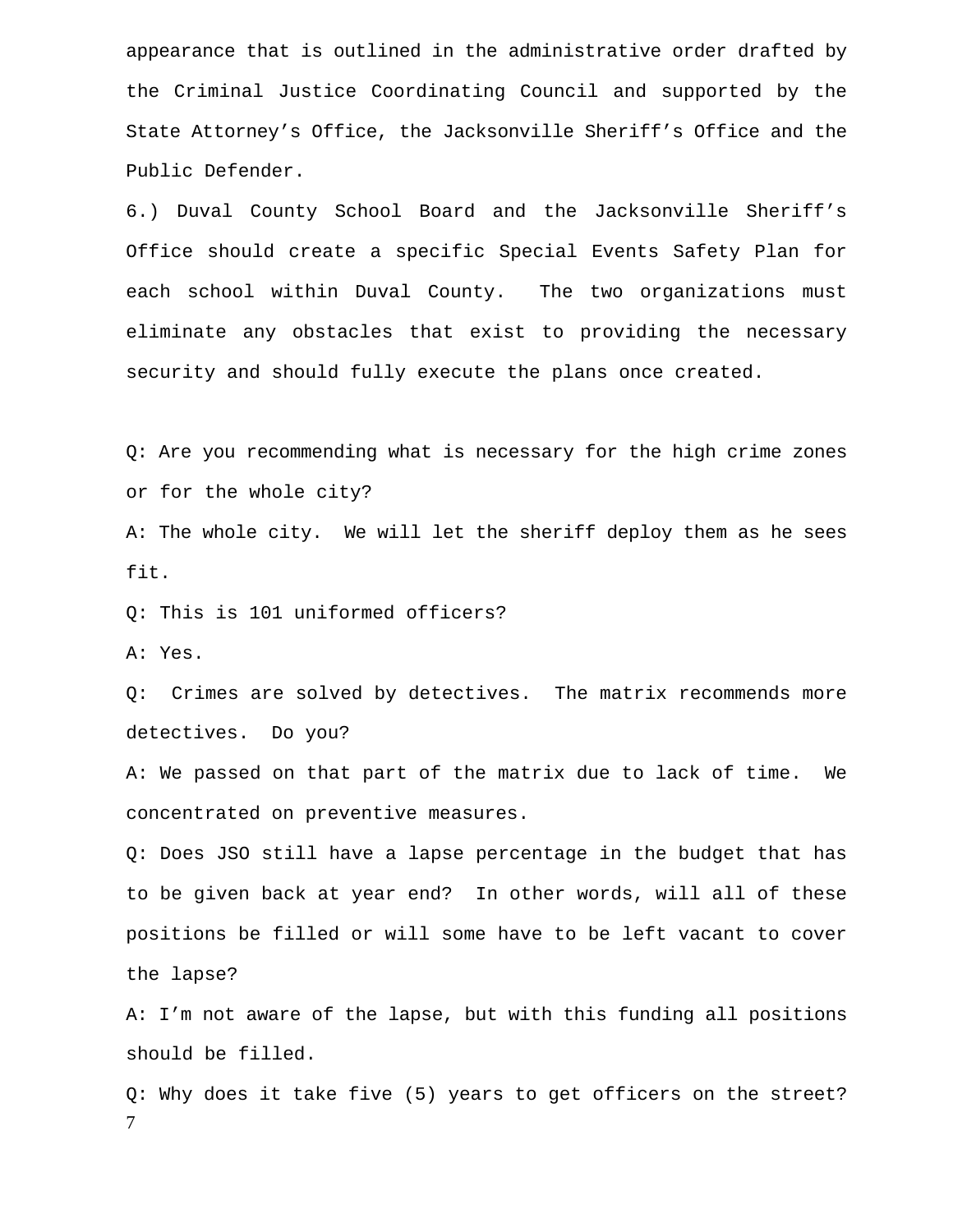A: We took our charge to be financially prudent and so the recommendation staggers the staffing increases over 5 years.

Q: Was any consideration given to the pros and cons of privatizing the corrections piece?

A: No. We feel the additional corrections officers would lower the current overtime costs and save money in the long run. Q: Is this a value that's worth the money we're asking for in

solving violent crime?

A: Absolutely.

Q: In any community, the number of police officers must keep with the growth of the community. Over the last 10 to 15 years have we done that?

A: No, and as we grow in population the number of crimes committed increases and the number of arrests increases. Therefore, we also need more judges and prosecutors.

Q: What is the length of stay awaiting trial in Duval County jails as opposed to other counties in the state?

A: For a felony charge the average stay is 106 days. For a misdemeanor charge the average stay is 24 days.

Q: We did an audit (the matrix) of JSO. Should we do an audit of the court system?

A: We heeded the mayor's charge of 'no more studies'.

Q: Is fewer days in jail your recommendation?

A: Yes. We start with that finding and make 2 recommendations:

a) Revise the bond schedule.

b) Encourage the State Attorney's Office and judiciary to work closely to make this happen.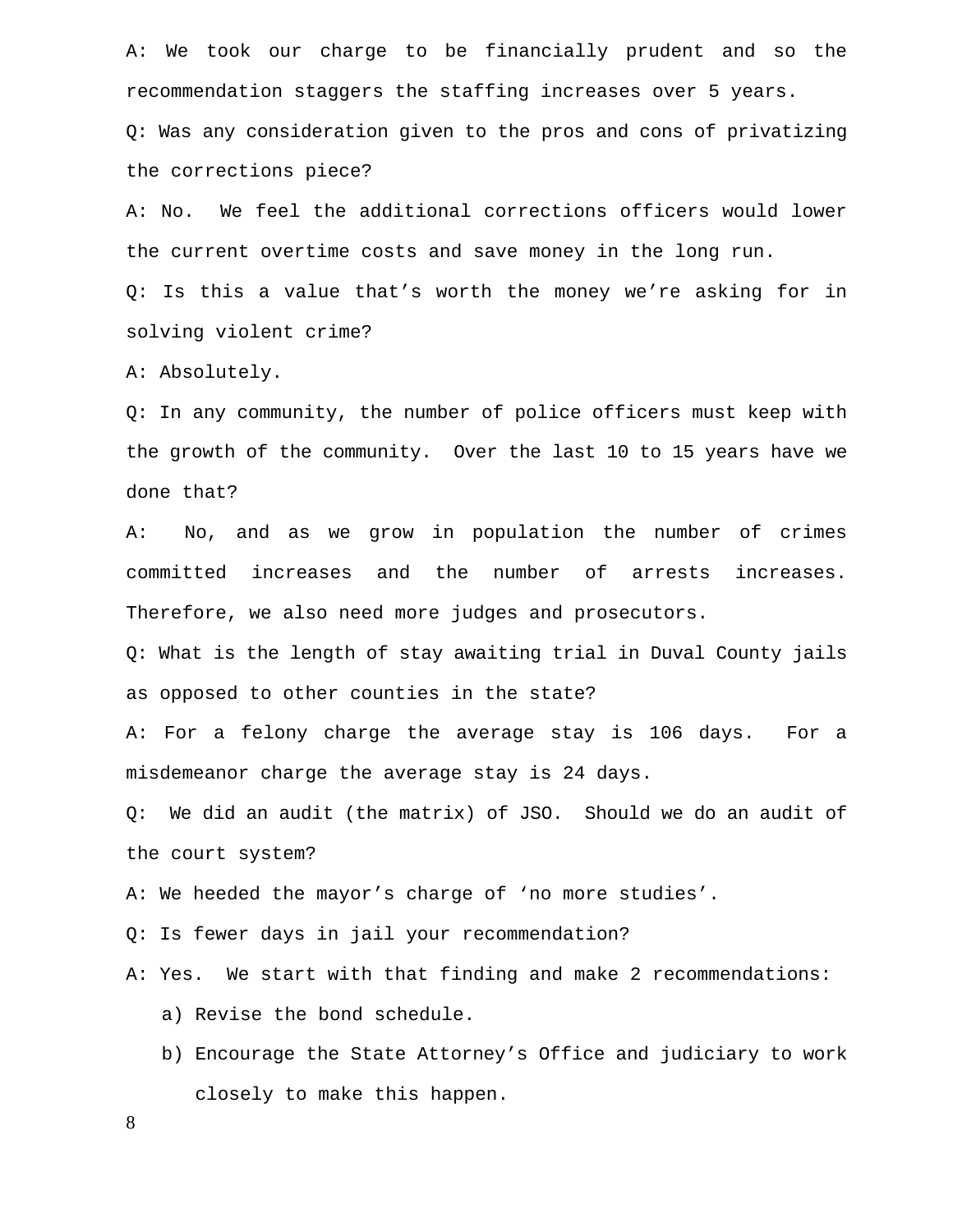Q: There has been an annual increase in the JSO budget of 8% a year for the past 5 years. We were told that this was due to the increasing cost of personnel, not by adding any personnel. Has it been discussed that new employees come under a different benefit and pension plan?

A: We did not look at this in enough detail to make a recommendation.

Q: Are random stops an effective way to stop crime?

A: We didn't study that.

Q: You're not recommending more police officers in high crime areas. Does your report show a need in zone 1?

A: Yes. And we believe that is where the sheriff will put them, but we are allowing him the discretion to make deployment decisions.

Q: Reverend Rivers has a program where police officers work with community leaders. Did you look at his program?

A: The request by the sheriff for additional officers is to allow for proactive time as Reverend Rivers suggests.

Mr. W. C. Gentry made a motion to accept these recommendations. Mr. Tom Petway seconded the motion. The floor was opened for discussion. The discussion resulted in an amendment made by Mr. W. C. Gentry: **Recommend that the City Budget Office look at JSO benefits and retirement package for new hires and examine the cost figures.** 

Mr. Tom Petway made the motion to accept the recommendations of the Law Enforcement & Deterrence Sub-Committee with the amendment.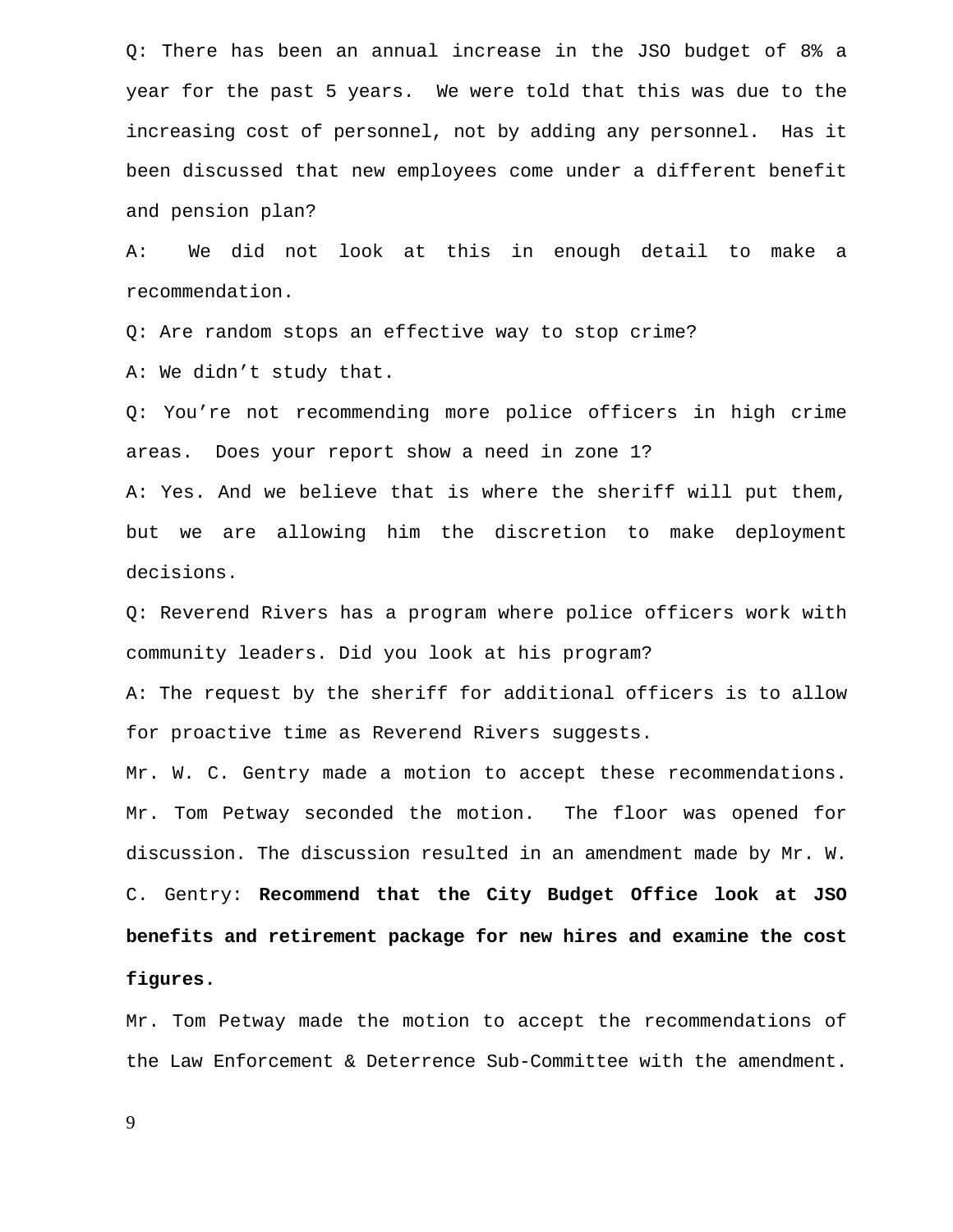Mr. W. C. Gentry seconded the motion. There was no further discussion and the motion was passed unanimously.

Chairman John Coxwell, representing the Intervention and Rehabilitation Sub-Committee made the following recommendations:

- 1.) Establish and implement 'Camp Jacksonville' for the summer of 2008.
- 2.) Re-open and secure funding for the continued operation of the Juvenile Assessment Center (JAC). Identify mental health issues and solutions for troubled juveniles.
- 3.) Maintain current inventory of intervention and prevention programs and seek additional funding for programs designed for youth/juveniles being run by the State Attorney's Office.
- 4.) Recommend the establishment and further development of a portal providing referral information on re-entry services for ex-offenders – the Jacksonville Re-Entry Center (portal of entry for all local, state and federal offenders whose residency and county of conviction was Duval and who are now returning to Duval County upon release from incarceration.
- 5.) Expand operation of Drug Court, Mental Health Court and/or Re-entry court. Explore other opportunities to expand reentry services to the pre-trial population to allow judges other disposition options.
- 10 6.) Recommend expanding re-entry programs, such as Operation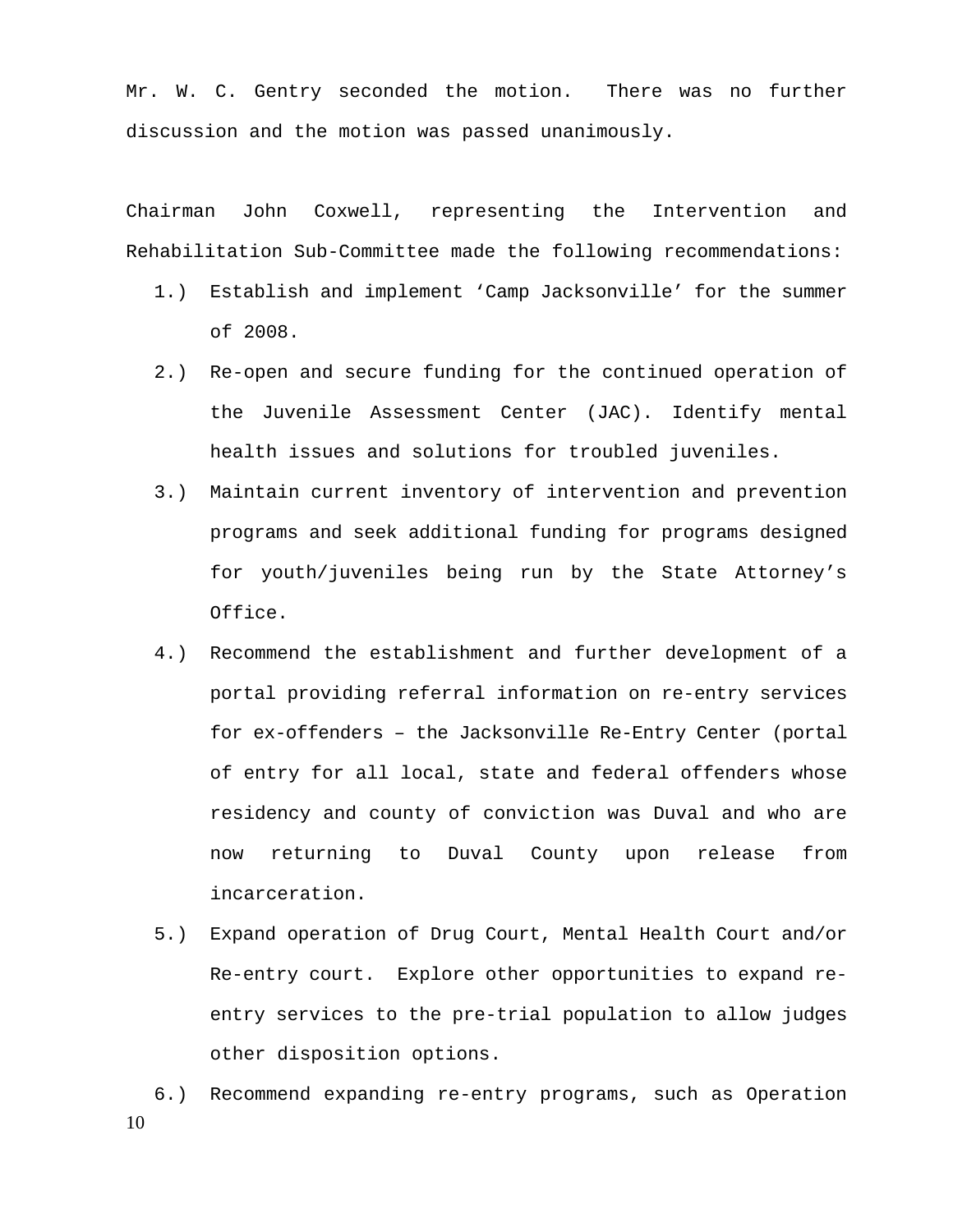New Hope's Ready4Work program, that are particularly attached to employment with benefits.

- 7.) Identify community-based programs, grass-roots efforts that make a significant impact and difference in the high-crime areas within the Jacksonville community and make efforts to help build capacity to these organizations. This recommendation has several components with the same purpose:
	- a. Create a matrix/inventory of organizations and the programs/services each offers for ex-offenders (juvenile and adult).
	- b. Create a matrix/inventory of organizations and programs/services each offers for intervention (juvenile and adult).
	- c. Assist in creating more awareness within the community for the 2-1-1 Call Center, a United Way program.
- 8.) Request WorkSource to respond to the committee request to perform the following activity: Serve as an administrator for non-profit organizations dealing with ex-offenders. WorkSource could use its developed skills in obtaining and monitoring federal and state grants targeted to these nonprofits. This would free up time for the non-profit to expand its capacity and core mission dealing with exoffenders.
- 9.) Begin community-wide discussion to develop a Juvenile Detention Alternatives Initiative (JDAI) program in Jacksonville (based on Annie E. Casey model).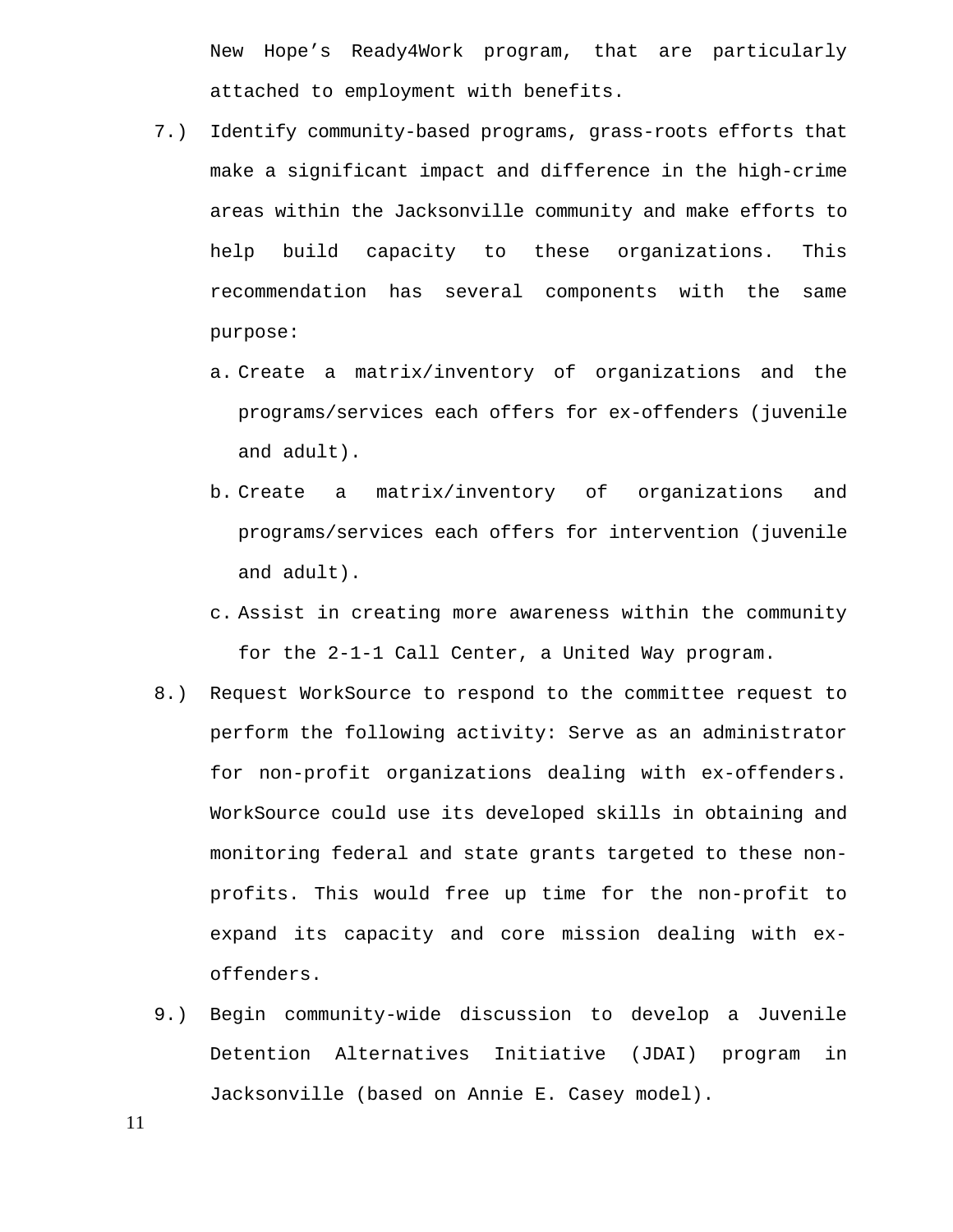- 10.) Make direct efforts to lobby Jacksonville employers to hire ex-offenders. Recommend that the City of Jacksonville make specific efforts to hire ex-offenders.
- 11.) Identify mental health issues and solutions for troubled juveniles.
- 12.) It should be noted that the Targeted Intervention and Rehabilitation Sub-Committee also made the following endorsements, but other sub-committees will be bringing more detailed recommendations:

a. Elimination of out-of-school suspension; and

b. Creation of 20,000 more mentors for Duval County Youth.

Q: What is the current rate of recidivism over two years? A: Locally it is 36% in a year. Statewide, according to the Department of Justice, it is 2 out of 3 within 3 years.

Q: Are you using any faith-based organizations?

A: Yes, that is in the list of providers. The clearing house will screen providers.

Q: Are the summer programs out of the Jacksonville Children's Commission part of Camp Jacksonville?

A: No. It is separate.

C: Maybe these can be combined.

Q: Did you talk about starting the re-entry process prior to release?

A: Yes, that is part of the recommendation.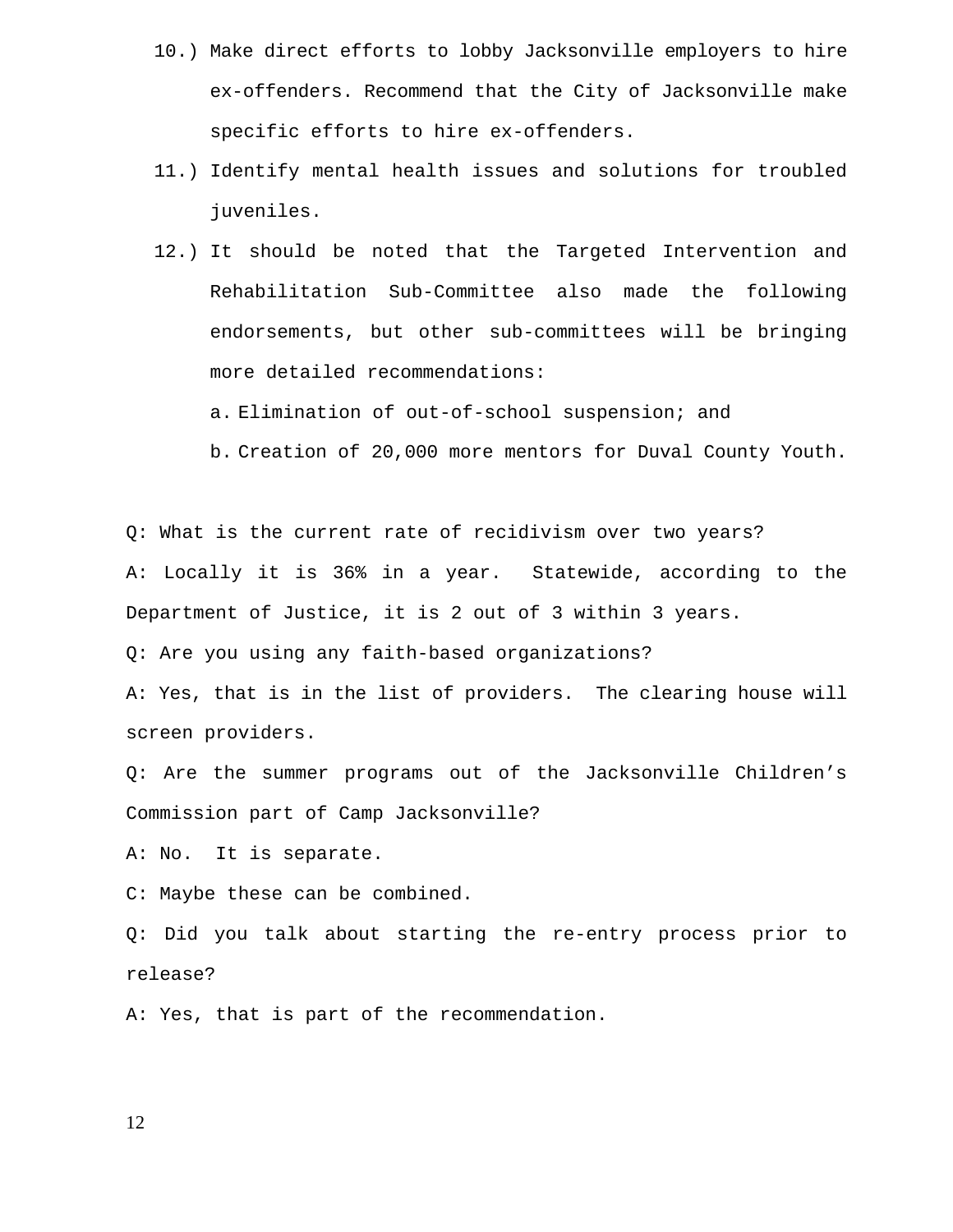Mr. Cleve Warren made a motion to accept these recommendations. Sheriff Nat Glover seconded the motion. The floor was opened for discussion.

There was no discussion and the motion was passed unanimously.

Ms. Kerri Stewart, representing the Neighborhood Safety and Stability Sub-Committee made the following additional recommendations:

- 1.) Establish New Oversight Board for funding and monitoring of all Parks and Recreation programming in Community facilities (Community Centers, Libraries, Schools, Churches, etc.) with the intent of holding both City and non-profit programming accountable for outcomes and leveraging of City dollars.
- 2.) Recommendations for the City to support economic development activities that would lead to safer and stable neighborhoods; that would cut down on crime and murder.

Co-Chairwoman Betty Holzendorf made a motion to accept these recommendations. Ms. Toni Crawford seconded the motion. The floor was opened for discussion. There was no discussion and the motion was passed unanimously.

13 Discussion was then re-opened on the recommendations made by the Law Enforcement and Deterrence Sub-Committee. Sheriff Jim McMillan made a motion to add the following amendment: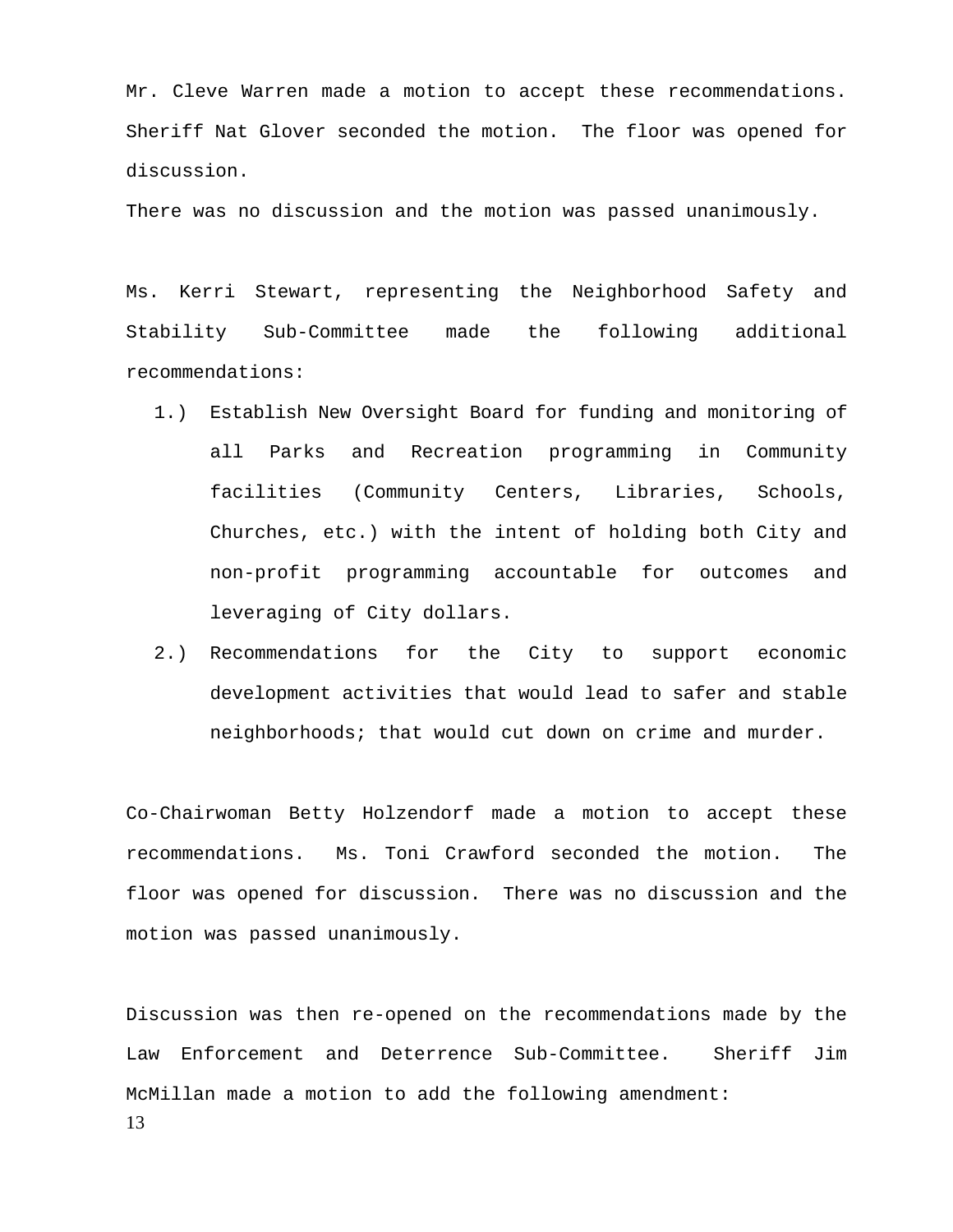**Study the need to implement the recommendations of the Matrix Report to see if it would have a direct impact on our crime problem by adding the detectives recommended by the Matrix Report.**  The motion was seconded by Co-Chairwoman Betty Holzendorf. The floor was opened for discussion.

Q: Does adding a certain number of patrol officers take away the sheriff's discretion to make some of them detectives?

A: This is from the sheriff's recommendation and the matrix.

Q: Did you focus on patrol officers only and not look at traffic officers and detectives?

A: We looked, but didn't have time to look at those in detail. We felt the addition of patrol officers had the most immediacy. C: With this amendment we need to look at ratio of the number of crimes to the number of residents and the ratio of cases to detective.

The motion to accept the second amendment was approved unanimously.

Mr. Tom Petway made a motion to accept the recommendations of the Law Enforcement and Deterrence Sub-Committee with the two (2) amendments. Mr. W. C. Gentry seconded the motion. The floor was opened for discussion. There was no discussion and the motion was approved unanimously.

Mayor John Peyton gave an update on the proposed limit on spending in Tallahassee.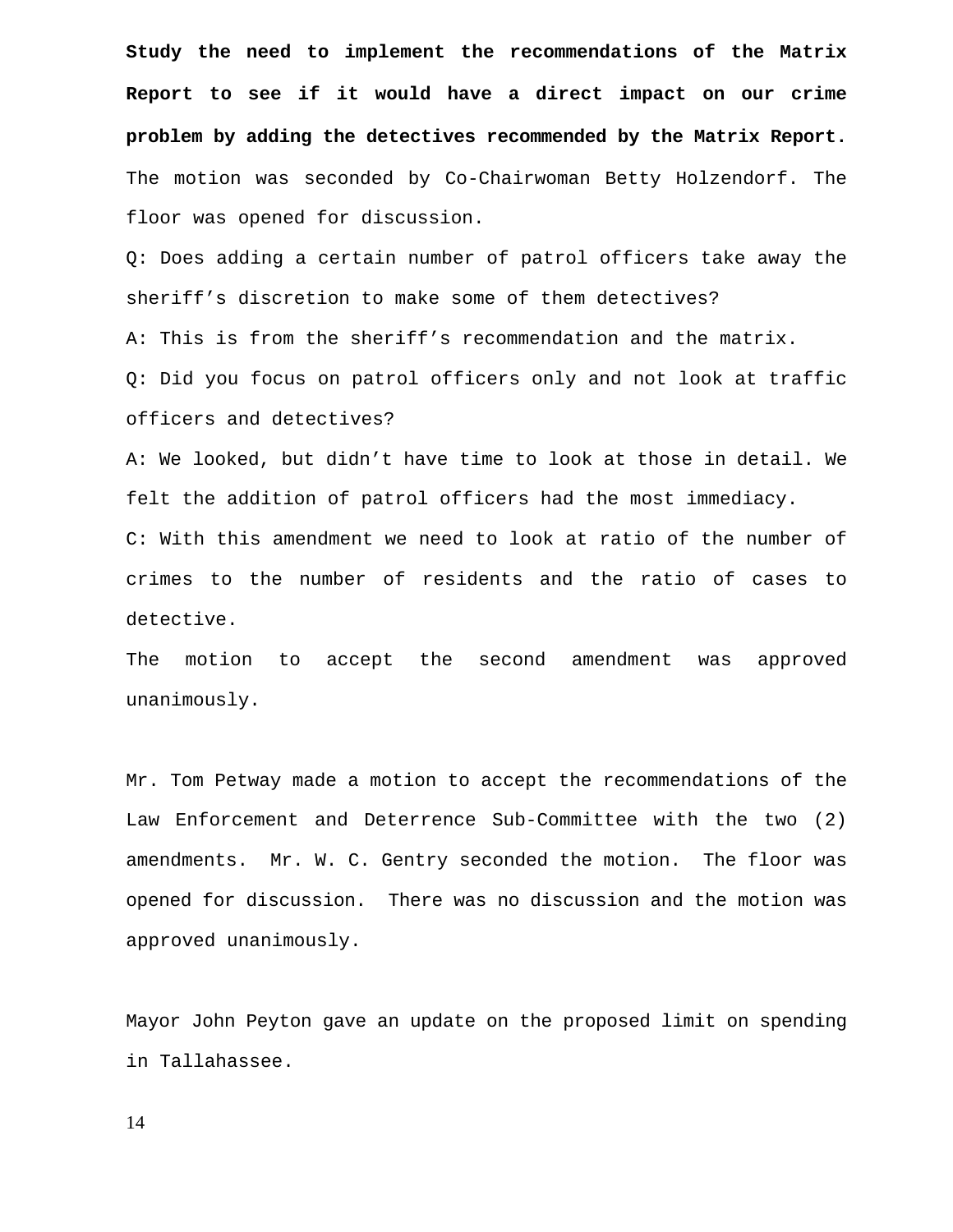Co-Chairman Rood proposed a meeting inviting the sub-committee chairs to meet one-on-one with City Council. Ms. Susie Wiles is already working on this.

A reminder was given of the public meeting dates as well as other scheduling reminders from the agenda.

A general discussion then ensued:

Q: Are we only looking at zone 1?

A: I believe that we should be helping all children that are at risk.

Q: What is the goal and format of the public meetings?

A: To present the programs recommended and get feedback.

C: The community will want to hear what we're doing for kids 17 to 24 years of age. They think we're doing a great job with the little kids but this older age group frightens them.

Mr. W. C. Gentry applauded the mayor for the courage to convene a group of citizens to look critically at the city, warts and all, and make recommendations.

Mayor John Peyton commends the Jacksonville Journey Committee for its willingness to participate. The recommendations have exceeded all expectations.